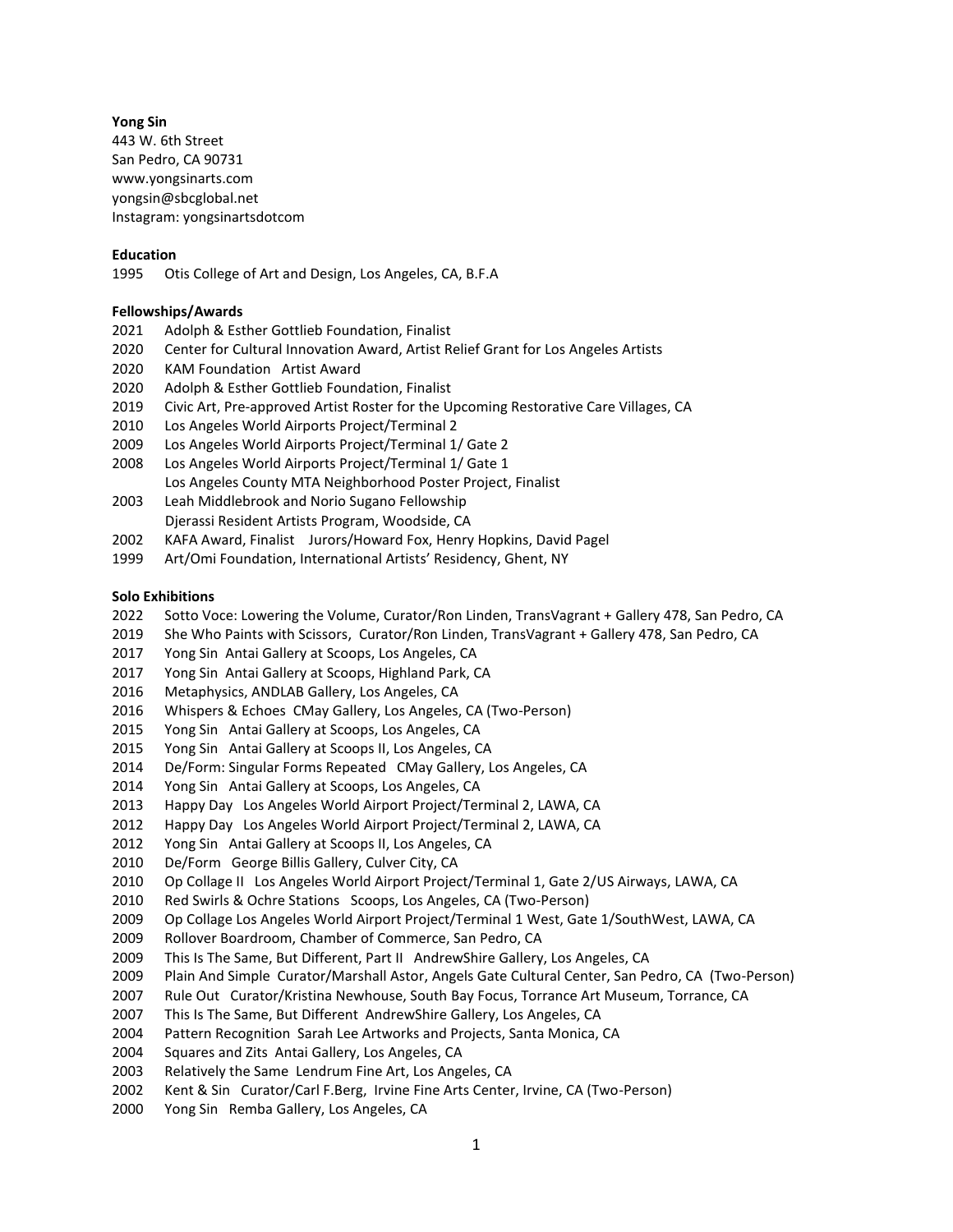# **Solo Exhibitions**<br>1999 **Being an**

- 1999 Being and Nothingness Remba Gallery, Los Angeles, CA<br>1998 Being and Nothingness Sunyata Gallery, San Pedro, CA
- Being and Nothingness Sunyata Gallery, San Pedro, CA

# **Selected Group Exhibitions**<br>2022 Abstract Group Show

| 2022 | Abstract Group Show, Curator/Carl Berg, PRJCTLA/CMay Gallery, Los Angeles, CA (upcoming)                        |
|------|-----------------------------------------------------------------------------------------------------------------|
|      | Intersect Palm Springs 2022 (Yarger Project), Palm Springs, CA                                                  |
| 2020 | Intersect Aspen Art Aspen Virtual Fair (Timothy Yarger Fine Art), Aspen, CO                                     |
|      | Palm Beach Modern and Contemporary (Timothy Yarger Fine Art), Palm Beach, FL                                    |
|      | Pattern, Timothy Yarger Fine Art, Los Angeles, CA                                                               |
| 2019 | Small Works in Flux, Flux Art Space, Long Beach, CA                                                             |
|      | Winter Ware, Curator/Ron Linden Gallery 478/TransVagrant, San Pedro, CA                                         |
|      | Expo Chicago (Timothy Yarger Fine Art), Chicago, IL                                                             |
|      | Jackson Hole Fine Art Fair (Timothy Yarger Fine Art), Jackson Hole, WY                                          |
|      | Seattle Art Fair (Timothy Yarger Fine Art), Seattle, Washington                                                 |
|      | Art Aspen Internatioal Art Fair (Timothy Yarger Fine Art), Aspen, Colorado                                      |
|      | Index: Painting, Curator/Ron Linden, TransVagrant/South Bay Contemporary, Los Angeles, CA                       |
|      | Ancient Future: Contemporary Korean Artist and the Past, Robert and Frances Fullerton Museum of Art,            |
|      | Curator/Eva Kirsch & Heeseon Choi, California State University, San Bernardino, San Bernardino, CA              |
|      | Absolutely Abstract, Curator/Michael McCall, Yucca Valley Arts Center, Yucca Valley, CA                         |
| 2018 | Encounter Korea, Curator/Heeseon Choi, Southern Utah Museum of Art, Cedar City, UT                              |
|      | First Encounter, Curator/Heeseon Choi, Korean Cultural Center Los Angeles, Los Angeles, CA                      |
| 2017 | Salon d'ANDLAB, ANDLAB Gallery, Los Angeles, CA                                                                 |
|      | LA Art Show (CMay Gallery), Convention Center, Los Angeles, CA                                                  |
| 2015 | Sextet Curator/Ron Linden, TransVagrant @ Warschaw Gallery, San Pedro, CA                                       |
|      | Surface to Edge Curator/Carl F. Berg, Cypress College Art Gallery, Cypress, CA                                  |
|      | Palm Springs Fine Art Fair (CMay Gallery)                                                                       |
| 2014 | Memories of Nature Soul Art Space, Busan, Korea                                                                 |
|      | Warschaw/Winter Curator/Ron Linden, TransVagrant @ Warschaw Gallery, San Pedro, CA                              |
|      | KIAF Korea International Art Fair, Seoul, Korea (CMay Gallery)                                                  |
| 2013 | 14 Featuring Curator/Ron Linden, TransVagrant @ Warschaw Gallery, San Pedro, CA                                 |
| 2012 | Group Show Pyo Gallery, Los Angeles, CA<br>Los Angeles Art Fair Pyo Gallery, Convention Center, Los Angeles, CA |
| 2011 | 5: On Paper Curator/Ron Linden, TransVagrant @ Warschaw Gallery, San Pedro, CA                                  |
|      | Chain Letter Curator/Christian Cummings & Doug Harvey                                                           |
|      | Shoshana Wayne Gallery, Santa Monica, CA                                                                        |
|      | Ahn-Nyung/Hello Curator/ Jae Yang, LeBasse Projects, Culver City, CA                                            |
|      | Red Dots Art Fair George Billis Gallery, Miami, FL                                                              |
|      | Los Angeles Art Fair George Billis Gallery, Convention Center, Los Angeles, CA                                  |
| 2010 | Soft Curator/ Edith Abeyta, Future Studio Gallery, Los Angeles, CA                                              |
|      | To Live and Draw in L.A Curator/ Marshall Astor, AGCC, San Pedro, CA                                            |
|      | Paper Trail II Curator/ Paul Evans, Happy, Los Angeles, CA                                                      |
| 2009 | Los Angeles Art Fair AndrewShire Gallery, Convention Center, Los Angeles, CA                                    |
| 2008 | KIAF-Korea International Art Fair, Seoul, Korea                                                                 |
|      | 2008 SICAF-Seoul International Contemporary Art Festival, Seoul, Korea                                          |
| 2007 | Edith Abeyta's Cry Me a River, Blue Drawings El Camino College, Torrance, CA                                    |
|      | Los Angeles Five Asian Contemporary Art Curator/Sugar Brown/George Billis Gallery,                              |
|      | Santa Monica Civic Auditorium, CA                                                                               |
|      | PlayitGround Curated Don O'Melveny Gallery, Los Angeles, CA                                                     |
| 2006 | Group Show Back Room, Domestic Setting, Los Angeles, CA                                                         |
|      | Chromaluxe Fine Arts Department Gallery, CSULA, Los Angeles, CA Curator/Kristina Newhouse                       |
|      | Surface: Southern California Painters L Street Fine Art, San Diego, CA Curator/ Tiffiny Lendrum                 |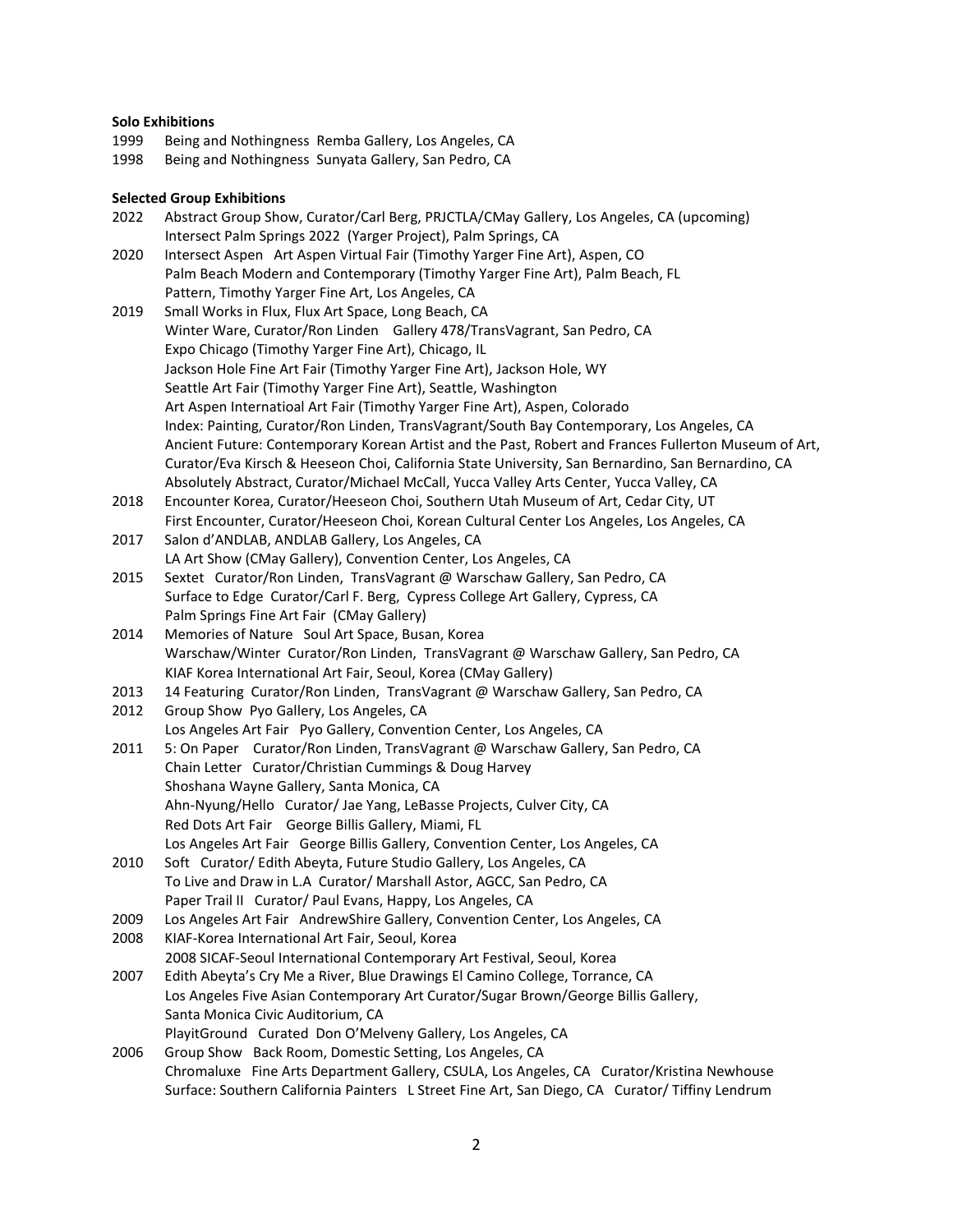#### **Selected Group Exhibitions**

- 2005 Portraits L Street Fine Art, San Diego, CA, Curator/ Tiffiny Lendrum Mix & Match Curator/June Lee, Daejeon Museum of Art, Daejeon, Korea Fresh stART '05 Arena 1 Gallery, Santa Monica, CA, Curators/Nancy Baker-Cahill, Tiffiny Lendrum, Ben Barnz, Cris McCall, Ashley Mclean Emenegger
- 2004 Open Call L.A.2004 Los Angeles Municipal Art Gallery, Los Angeles, CA
- 2004 Group Show Artlab, San Pedro, CA
- 2003 So/Cal: Artists out of Southern California Frederick Spratt Gallery, San Jose, CA Djerassi Award Show International Resident Artists' program Woodside, CA 2002 KAFA Award Show Korean Cultural Center, Los Angeles, CA Group Show Artlab, San Pedro, CA
- 2002 Kent & Sin Two-Person Show Curator/Carl F. Berg Irvine Fine Arts Center, Irvine, CA Fresh stART Santa Monica Museum of Art, Santa Monica, CA Curators/Tiffiny Lendrum & Nancy Baker-Cahill
- 2001 99.99 Curator/Carl F. Berg Irvine Fine Arts Center, Irvine, CA
- 2001 Fractals Korean Cultural Center, Los Angeles, CA, Curator/Carl F. Berg
- 2000 Charm Offensive Korean Cultural Center, Los Angeles, CA Curator/Yong Soon Min Art Cologne Germany (Remba Gallery) The Armory Show New York (Remba Gallery) The Spurgeon Experience II/ Raid Projects, Curators/Carl F. Berg & Max Presneill 100 rooms/100 artists Spurgeon Building, Santa Ana, CA
- 1999 Chicago Art Fair (Remba Gallery) International ART/OMI Art/Omi Foundation, Ghent, NY Miami International Art Fair (Remba Gallery)
- 1998 LA Artists Mirren Gallery, Half Moon Bay, CA, Curator/ Fred Spratt The Group Show Art Works Gallery, San Diego, CA
- 1997 Exhibitions No.3 Los Angeles County Museum of Art, Leo S. Bing Center, Los Angeles, CA Second Annual National Competition Exhibition SITE, Los Angeles, CA Juror/Henry Hopkins The Gate's Own Angels Gate Cultural Center, San Pedro, CA 100 Dollar Show POST, Los Angeles, CA
- 1996 Third Annual National Juried Exhibition St. John's University, Jamaica, NY Juror/Ross Barbera The Gate's Own Angels Gate Cultural Center, San Pedro, CA Alexandria Museum of Art's 15th Annual Competition Alexandria, LA Alexandria Museum of Art, Juror/Eleanor Heartney On Site at the Gate '96 Angels Gate Cultural Center, San Pedro, CA Juror/Suzanne Muchnic Healing Works Woman Made Gallery, Chicago, IL, Juror/Hollis Sigler
- 1995 Music Without Words Angels Gate Cultural Center, San Pedro, CA Curator/Betsy Lohrer The Gate's Own Angels Gate Cultural Center, San Pedro, CA Works on Paper Jose Drudis-Biada Art Gallery, Los Angeles, CA Curator/Jody Baral

#### **Selected Bibliography**

Bondo Wyszpolski, "Recurring shapes, with variations: the art of Yong Sin", Easy Reader News, May 25, 2022 https://easyreadernews.com/recurring-shapes-with-variations-the-art-of-yong-sin/

- <http://voyagela.com/interview/conversations-with-yong-sin/> September 2021
- <https://shoutoutla.com/yong-sin-artist/>Aug 3, 2020

Soo Yeon Oh, "Culture + Re-Act," The Korea Daily, June 7, 2019

Kyungmin Lee, "Metaphysics," The Korea Daily, October 20, 2016

Eunseon Ha, "Matters of Being," The Korea Times, Oct 19, 2016

Evan Senn, "The Obsessive Aesthetic: Yong Sin's Pursuit of Perfection", Essay for CMay Gallery, Aug 2014

Sookhee Jung, "Through Repetition & Reiteration of Work, The Forms Recreated", The Korea Times Section A24, August 29, 2014

Nathan Solis, "Exploring Space at the George Billis Gallery

http://culvercity.patch.com/articles/exploring-space-at-the-george-billis-gallery, Sept 20, 2010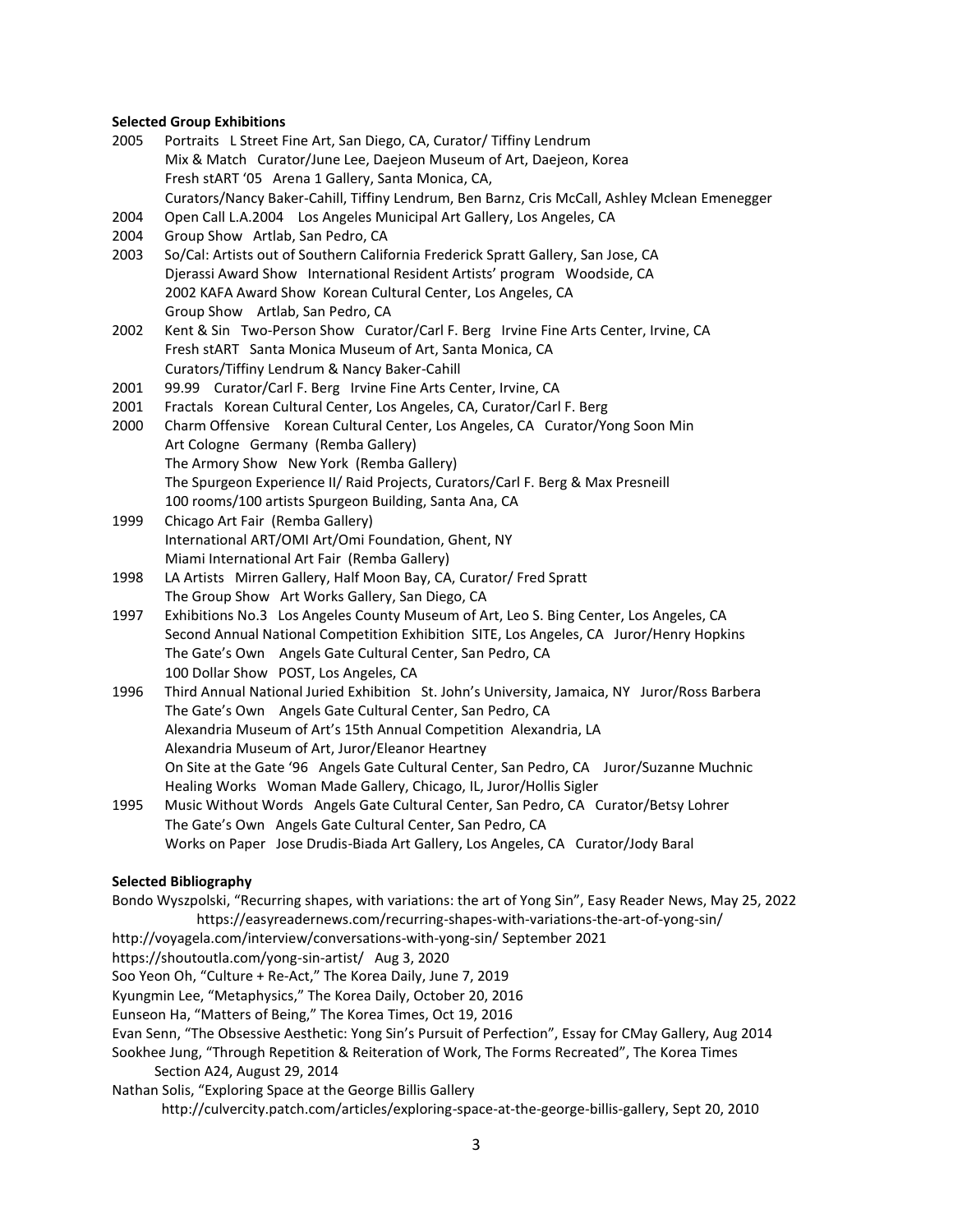#### **Selected Bibliography**

Tim McGowen, "Drawn to Form" http://www.lawa.aero/welcome\_LAX.aspx?id=1610 Los Angeles World Airport Project, March 3, 2010 Vy Pham, "More Than This" The Revealing Complexities of 'Plain and Simple' The Long Beach District Weekly, November 11, 2009 Annie Buckley, "Yong Sin and Barry Markowitz at AndrewShire Gallery" Artweek, Volume 38, Issue 5, June 2007 Mat Gleason, "The Mat Gleason Seven" March/April, 2007, "Gallery; Yong Sin and Barry Markowitz at AndrewShire" Artscene Visual Radio Podcasts - Mat Gleason Shows Suvan Geer, "Yong Sin" April 2007, e-news, Southern California Women's Caucus For Art John Souza, "This Is The Same But Different" Press Release, andrewshiregallery.com, March, 2007 Sookhee Jung, "This Is The Same But Different" The Korea Times, Section D 10, March 10, 2007 Yena Yoo, "This Is The Same But Different" The Korea Central Daily, Section A-16, March 9, 2007 June Lee, "Mix & Match" Daejeon Museum of Art, Exhibition Catalogue, April/May 2005 Tae Gi Moon, "LACMA's Permanent Collection" The Korea Times, Section A20, January 13, 2005 Yoo Hoi Ahn, "LACMA's Permanent Collection" The Korea Central Daily, Section A-18, January 7, 2005 Tae Gi Moon, "LACMA's Permanent Collection" The Korea Times, Section A20, December 30, 2004 Peter Frank, "Art Pick of the Week" LA Weekly, October 2004 Eve Wood, "Happy Day" Artnet.com, August 6, 2003 Changwook Jin/Sohyun Chang, "KAFA Show" The Korea Central Daily, Section A-9, April 12,2003 TaeGi Moon, "KAFA Show" The Korea Times, Section A17, March 20, 2003 Hyun Ah Lim, "KAFA Award" The Korea Central Daily, Section A15, May 15, 2002 Jae Jin Rhee, "Fractals" The Korea Times, Section A17, September 13, 2001 Charlene Roth, "Charm Offensive" Artweek, Volume 31, Issue 11, November 2000 Jerome B. Block, "Yong Sin's Peopled Landscapes" The Aesthetic, July-September 2000 Leah Ollman, "The Power of Identity" Los Angeles Times, Section F22, March 24, 2000 Jerome B. Block, "Zits" Exhibition Catalogue, March 2000 Hae Jung Lee, "Contemporary Art in Los Angeles" Wolganmisool, p.94-p.95, September 1999 Yoo Hoi Ahn, "Being and Nothingness" The Korea Central Daily, Section C2, January 6, 1999 Yoo Hoi Ahn, "Existentialism: Being & Nothingness in Visual Expression" The Korea Central Daily Section C2, July 1, 1998 Shirle Gottlieb, "Exploring Being and Nothingness" Press-Telegram, Section C1, June 30, 1998 Jasmine Lee, "Life and Art...Being and Nothingness" South Bay Weekly, Los Angeles Times, Front & p.8 February 27, 1997

Peter Frank, "Music to the Eyes: In Tune with Art" Press-Telegram, Section D3, June 1, 1996 Eleanor Heartney, "15th Annual Alexandria Museum of Art" Exhibition Catalogue, September 1996

#### **Dealers**

Timothy Yarger Fine Art, Los Angeles, CA (Present) CMay Gallery, Los Angeles, CA (2014 – Present) AndrewShire Gallery, Los Angeles, CA (2007 – 2013) Simon Breitbard Fine Arts, San Francisco, CA (2016-2017) Remba Gallery, West Hollywood, CA (1998 – 2001) DAC Art Consulting, Atlanta, GA (2014 – Present)

# **Curatorial Projects**

2019 Re-Act, 443 Gallery, San Pedro, CA

2007 Group Show, Sabina Lee Gallery, Los Angeles, CA

2007 PlayitGround, Don O' Melveny Gallery, Los Angeles, CA

2006 Group Show, Studio 414, San Pedro, CA